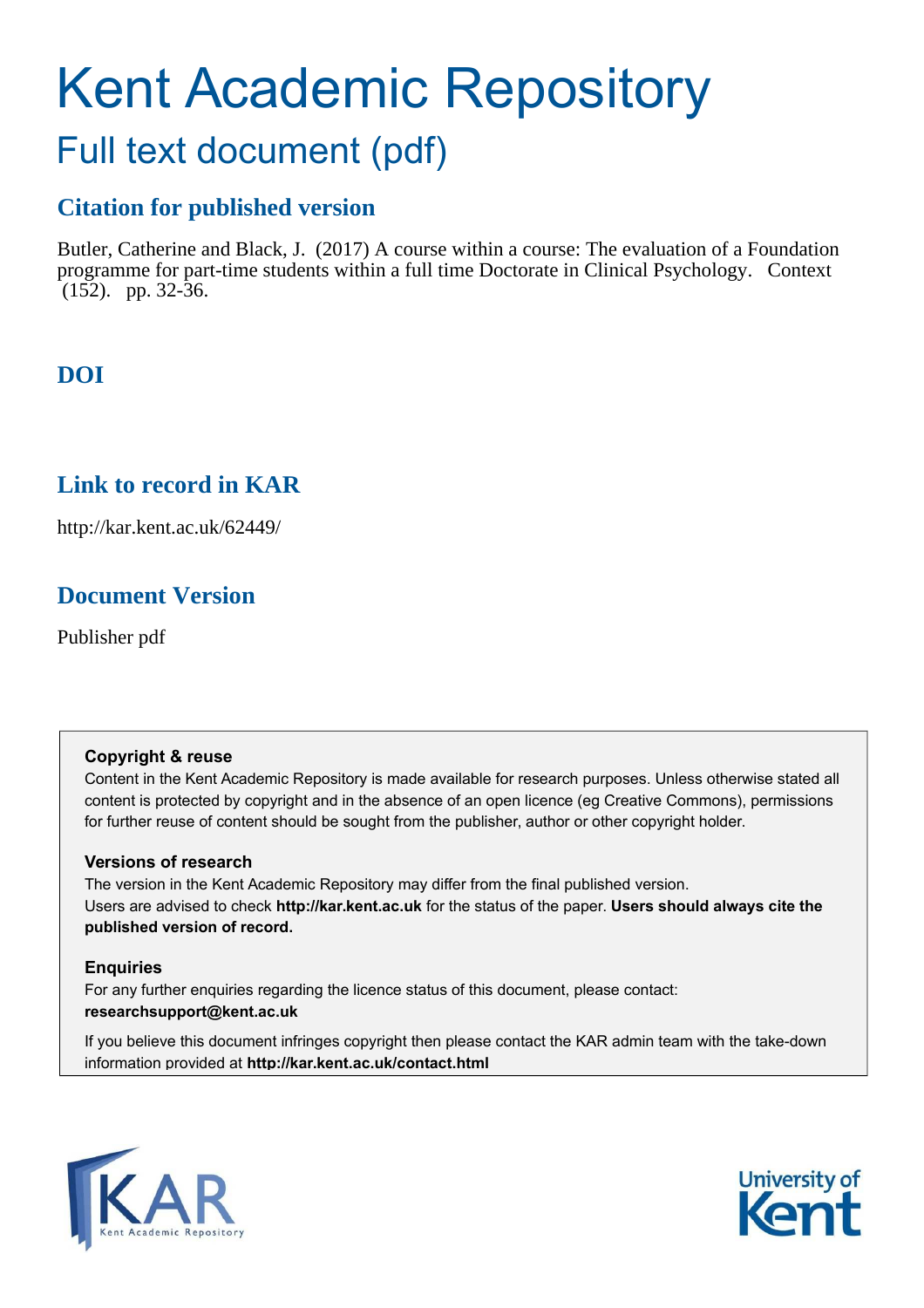**James Osborne** is a consultant psychologist and clinical lead for the service.

**Teresa Barker** is assistant director for the The Kent and Medway NHS and Social Care Partnership Trust acute service line and open dialogue service.

**Michael Bowley** is a peer support worker within the service.

**Rachel Waddingham** is an open dialogue practitioner with lived experience of mental distress working within the service.

**Ben Sanders** is a senior occupational therapist and care coordinator working within the service.

**Marcus Colman** is a member of the trust's research and development team and carried out the interviews for this article. Email Marcus.Colman@kmpt.nhs.uk for more information on the research being carried out to build an evidence base for the service.

For more information about the Kent and Medway NHS and Social Care Partnership Trust Peer Supported Open Dialogue service, contact the service manager, Yasmin Ishaq (Yasmin.Ishaq@kmpt.nhs.uk) or phone 01227 812044.

## **A course within a course** *a systemic foundation cours multidisciplinary staf*

### **Catherine Butler and Jo Black**

The contexts of systemic therapy training are shifting, influenced by programmes such as Children and Young Persons Improving Access to Psychological Therapy (CYP-IAPT), training staff to the equivalent of Intermediate level, and an increasing number of professional training courses developing their systemic teaching to meet the AFT requirements for foundation. Greater attention is also being paid to 'shared learning' in professional education, based on the belief that effective client-care will be achieved through collaboration within and between professional teams. An increased knowledge and understanding about the role of other professionals can increase trust, dispel stereotypes and improve working relationships (Jones, 1986). Parsell *et al*. (1998) propose that removing discipline-based education is one way to achieve this end.

However, shared learning comes with its challenges. These include practical issues such as discrepancies in the number of students from different professional groups and contrasting learning and assessment methods (Horsburgh *et al*., 2001).) Students' attitudes to shared learning also has a large impact on its success; influenced by prejudice about other professional groups and a lack of knowledge about their approach to client care (Parsell & Bligh, 1988). Carpenter and Hewstone (1996) propose a 'contact hypothesis' whereby shared learning provides a forum for multiprofessional groups to interact towards a shared goal and so break down potential hostilities and increase knowledge and positive attitudes towards each other.

While multi-disciplinary learning is a common feature on systemic training, it is not routinely offered on clinical psychology training-programmes. The current study is an evaluation of such an opportunity, conducted on a new foundation course in systemic theory and practice started at the

University of Bath. The clinical psychology doctorate started in 2011 and contained an element of systemic teaching within it, spread over three years. The revised British Psychological Society accreditation guidelines (BPS, 2015) specified courses name two therapy modalities that students would become competent and confident to deliver by the end of training. The society specified that one of these would be cognitive behavioural therapy, and the University of Bath course made a commitment to the second strand being systemic therapy. Work began on developing the existing training to create a foundation course to run during the first year of the three-year doctorate. With an emphasis on valuing multiple perspectives, the nine systemic teaching days, one a month, were opened up to external continued professional development students to join the clinical psychology trainees (hereafter referred to as 'trainees'). The course began in 2014 with an intake of 13 professional development students and 17 trainees.

The study was granted ethical approval by the University of Bath and funded by the AFT's David Campbell Fund.

#### **Method**

Students were asked to complete the modified version of the The Readiness for Inter-professional Learning Scale (Parsell & Bligh, 1999) at three time points over the course. The scale is a 19-item self-report scale designed to assess students' readiness to engage in shared learning.

At the end of the teaching series, students were invited to take part in a focus group, one for professional development students and one for trainees; separate groups were used so that if students wished they could talk about the other students freely.

#### **Results**

Total scores were calculated for all participants with data at one or more time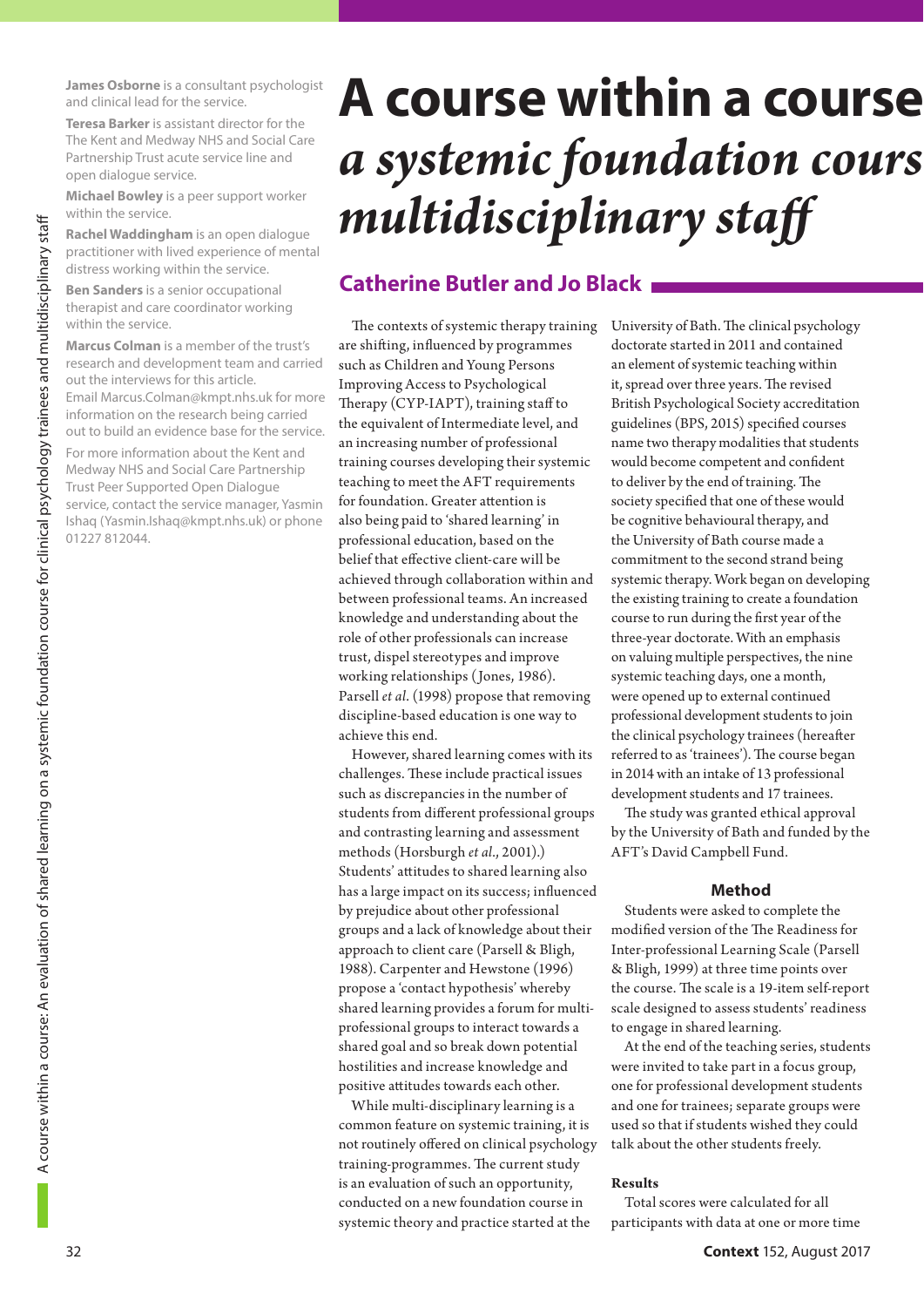## **:** *An evaluation of shared learning on e for clinical psychology trainees and*

 $point(s)$ . The mean for participants who complete the questionnaire at all three time points was plotted against this (Figure 1). The same pattern is found in students who completed all three or less questionnaires.

A two-way mixed-measures analysis of variance was used to compare scores across student groups and time points. There were no significant differences between the time points for the trainees scores, however the professional development students' scores were significantly lower at time 2 in the middle of the course than at the start or end (time  $1 \& 2 p = 0.066$ ; time  $2 \& 3 p = 0.41$ ).

#### **Analysis of focus groups**

The verbatim transcripts of the two focus groups were analysed using inductive thematic analysis (Braun & Clark, 2006). The recommendations of Elliot *et al.* (1999) were followed to ensure the credibility of the analysis. Thus, in order to be transparent about researcher subjectivity, it is of note that the first author is also the course director. Thus, the second author, who was employed as a researcher and had no stake-hold in the course, led the analysis. The first author reading the transcripts and then reading drafts of the analysis provided creditability checks. Differences in opinion were discussed and new themes developed as a result. By providing quotes to illustrate every point, we ground our analysis in examples and hopefully provide coherence so that it resonates with readers.

#### **Results of focus groups**

Quotes are labelled T (trainee) or C (professional development student); the second letter refers to the group member. '…' indicates words have been missed out for brevity. Line spaces between quotes indicates they were said at different timepoints, no line spaces indicates a continued conversation. The brackets [ ] are used to insert missed words which



------ All CPD student participants



make speech make sense to the reader without changing the meaning of the utterance.

#### **A sense of belonging**

Regarding who had the strongest investment in the course, both groups raised that professional development students paid for the course, whereas trainees are salaried and the course is included as part of their doctorate:

TA: They were paying ...

TC: so they had quite a different attitude to *the teaching as well…*

**TC:** *whereas we were just, you know, its part of our timetable.*

This difference in funded status, integrating the course into wider work commitments, and the distances people travelled to attend, suggested a stronger commitment from professional development participants:

**CC:***It's something that they* [trainees] *haven't necessarily put their hands up for, it's something that they are having to do, yet we're having to fit in around them. We're the ones paying, we're the ones who are travelling many distances for many of us to come along.*

This idea of having to fit 'around them' was also mentioned regarding the trainees being central:

**CC:** *We're a bit of an adjunct, that we're kind of grat ed on to the course.*

This feeling was reinforced by a growing sense of a strong group identity forming amongst the trainees who saw each other weekly, rather than monthly:

**CC:** *especially in the earlier sessions turned up feeling like an outsider ... The trainee group identity is much stronger.*

With the infrequency of contact, the CPD participants found it hard to form a group identity and both groups found it hard to get to know each other: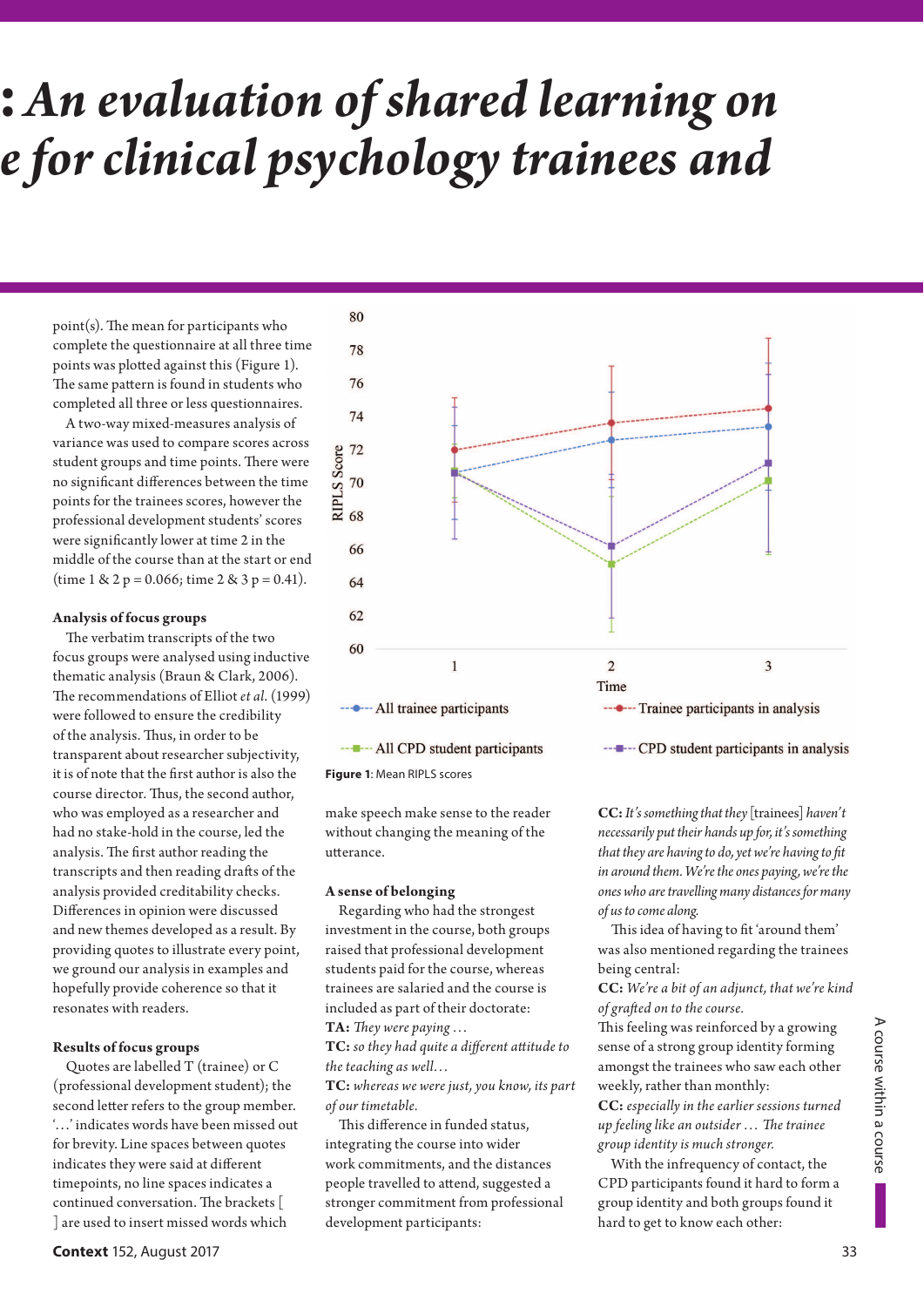**CC:** *As a CPD group we haven't had time to form, we haven't had time to get to kind of know one another.*

**TB:** *I found it slightly tricky only seeing them once a month … it meant it was always a bit of an, "Oh, it's you", kind of thing and, "What's your name again?"*

**CC:** *but it feels harder then to form those relationships and explore their* [trainee] *diversity on such a kind of part time basis.* 

Some trainees more than others made an effort to get to know the professional development students.

**CA:** Certain people have made an effort *to come over and sit on the other side and deliberately pair up and deliberately speak to people and kind of go out their way to say hello, whereas I think there are other people*  who, while they're absolutely friendly, I have *no idea what their names are*

**TC:** *…all four of us were always trying to sit and mix with the CPD people and some people never tried*

**TD:** *just didn't at all*

**TC:** *and it would just be interesting to know what they would have said about how well enhanced their learning or not; cos I think there was some sense, at least initially, that maybe, "Oh it's disturbing our nice little group".*

While accepting some responsibility for the lack of mixing, both groups felt that the course leaders could take more responsibility for helping the groups mix: **CD:** *Would that improve our shared learning experience?*

**CA:** *Well, it would, assuming the structure's the same, in terms of a group that's half and half and monthly, cos then you'd just be forced to mix a bit more.*

**CD:** *Yeah it requires an outside aid or a person of authority to do it.*

**TA:** *It shouldn't have to be this way and we are adult learners, but maybe it needs to be like a rule of you have to have 50/50 on each side or something.*

There was thus recognition and concern from both groups about whether the professional development students felt a sense of belonging on the course and how different elements might have feed into that.

#### **When two worlds collide A mixed group in general**

The professional development participants felt systemic therapy training complimented working in a mixed group across discipline and experience:

**CD:** *To hear other people's experience helps me cement the knowledge or helps me make a connection to what I'm learning on paper, so that's valuable.*

**CC:** *I think also it says something about the potential breadth of application of systemic and family therapy.*

The mixed group brought opportunities for trainees for learning about the professional role of others:

**TB:** *It was an insight into how other professionals work which is really important when you're developing as a psychologist cos you are going to be fitting into a team and it's important to understand what everybody's place in that team is.*

**TC:** *… also not being too shy to explain what exactly it is you are doing, because I guess that's the other thing, that we think that everybody knows what psychologists are doing, which they may to an extent, but there might be misperceptions about that.*

The professional development participants did not share this aspect of learning from training alongside different professions:

**CA:** *I have a similar team… that's very well established and multi-disciplinary, that probably informs things more than shared learning across this cohort.* 

This could be because groups viewed the trainees as a homogenous group:

**CD:** *I would be happy to sit in a room full of very disparate people rather than just the clin psychs cos that would be enormously helpful particularly with regard to what we're, our course subject is: a sense of curiosity, a sense of multi-team working.* 

**TC:** *…we were quite a homogenous group*  and they were from all sorts of backgrounds *weren't they?*

#### **TD:** *Yeah dei nitely*

**TC:** *with various amounts of practical experience and dif erent ages and dif erent stages of their careers.*

#### **A mixed group within a clinical psychology doctorate**

Professional development students were concerned about differences in core training between the two groups: **CC:** *I also do worry in terms of the clinical psych course that because it's so CBT focused … I do kind of worry about that in general. We're coming from a much more diverse therapeutic background.*

Trainees also picked up on this difference. One participant took the learning she had gained from training with professional development students around their perception of CBT into her work placement in a helpful way:

**TA:** *I was speaking to two other psychologists and they were saying something about CBT … I remembered this woman on our course, and what she had said about it, and so I did step in then and say, "h at's not true, that's not what happens".* 

This idea of learning when to speak up and when to keep quiet was an important professional lesson for many of the trainees:

**TA:** *It was good for me to think about how I respond to things as well… there was one person in particular who'd just make these sweeping statements … but I just didn't say anything because I just thought, "Well, there's no point, like, pick your battles". That's a lesson I'll take with me in the future …* **TB:** *and we are gonna come across this kind of thing in our careers, aren't we? Every professional will come across people from other professions who don't get what they do, or have very strong opinions on what you do, and yeah, that's a really important lesson, that you don't always have to i ght back or make a big issue out of it.*

Another difference between the groups was how they regarded each others' expertise, the professional development students were viewed as having more practical professional experience, whereas the trainees as being more comfortable with the academic context:

**TC:** *…even though I felt they, the CPD students, had a lot more to contribute in terms of actually having the practical experience, when it came to actually doing something like a presentation they were all get ing really cold feet and looking to us.*  **CC:** *they are here so much more than we are, they are orientated aren't they? To everything. So I think in some ways I know I've looked at them in terms of, what are they doing or how are they doing this for a particular task? And that feels helpful in terms of a bit of guidance around it.*

Perhaps related to this, the trainees felt they held a different 'work ethic' to the professional development students: **TC:** *the work ethic was variable wasn't it? In terms of what*

#### **TB:** *yeah yeah*

**TC:** *whereas in our smaller group* [of trainees]*, that's never really been that much of an issue so*

**TD:** *… within our smaller group we just tend to do the work.*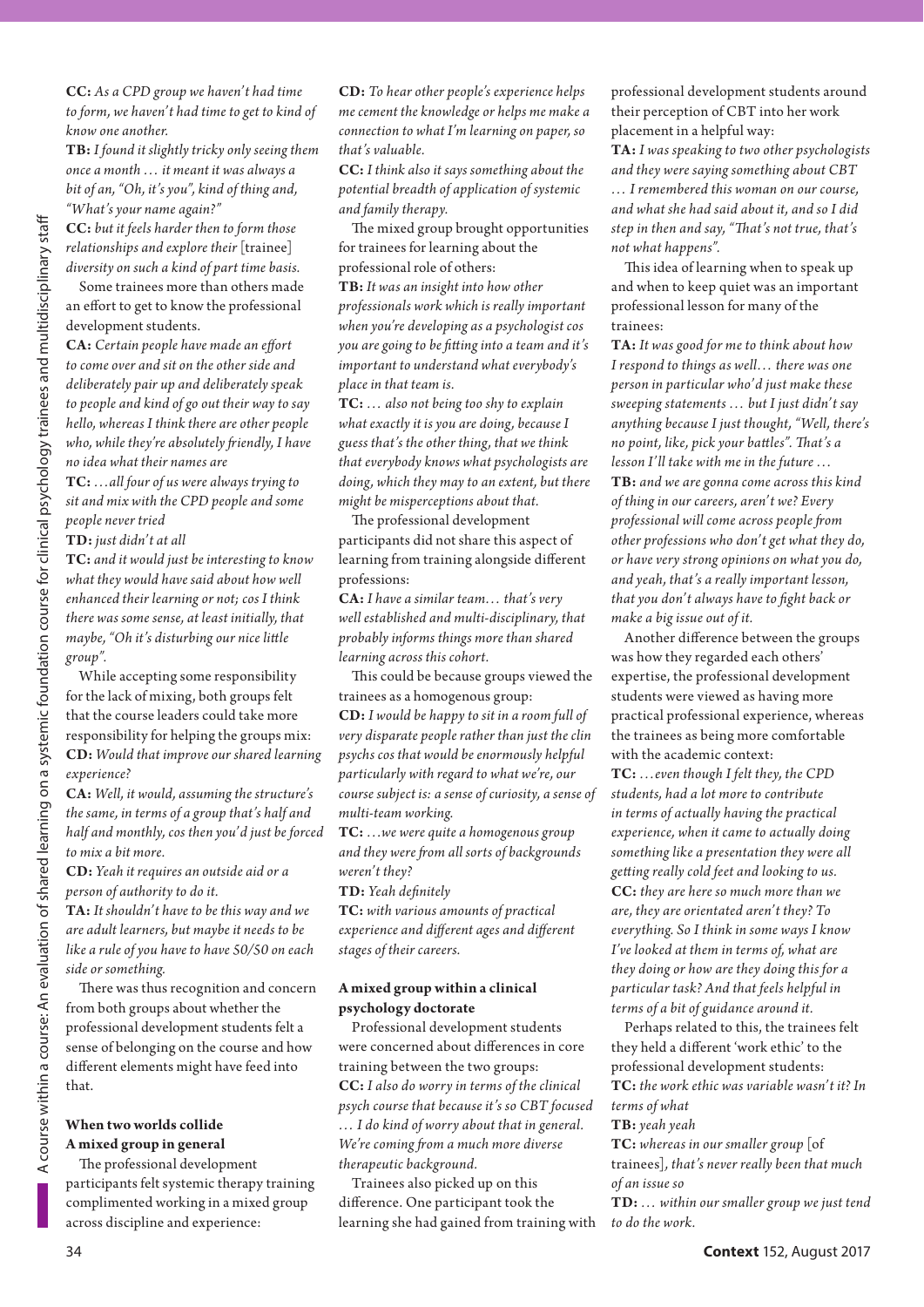Both groups also picked up on the academic language that trainees had become accustomed to using: **CA:** *Within this kind of academic context there's a way of speaking that doesn't feel, that feels very different to it in practice from just the people that I've worked with, and they have that language, they have that way of saying, always bringing it back to those kind of core competency things*

**TC:** *and also that makes you aware of the, even though we're at the start of our training, we're already being socialised into particular jargon psych speak.*

In recognising this within themselves, the trainees spoke of the value of **TC:** *and so if we're using certain words without really being very clear about what we mean, but we all think we know what we mean, so to actually have people saying, "Ok, so what do you mean by containment?" or that kind of thing*

**TD:***yeah*

**TC:** *to just be a bit more explicit and prepared to explain stuf .*

Similarly, the cases the professional development students were involved in at their work settings gave trainees a taste of complexity they felt they were being protected from on the doctorate: **TD:** *…that sort of full on, the case study examples were much richer as a result of, because* [professional development] *people would say "Oh this is actually quite a simple family" … I think when you're taught* [on the doctorate] *people tend to give you fairly simple case examples*

#### **TA:***yes*

**TD:** *and nothing like what we were being shown*

**TC:** *…in a way that's been a downside of some of the other* [doctoral] *teaching which we've had: that there's been a much bigger gap in terms of what we're taught in the classroom and then what's happening on placement in terms of complexity. And actually this one felt more that we had the complexity in the classroom.*

#### **Structure**

The room sessions are held in is long and thin, with the seating arranged in two halves. Both trainee and professional development participants spoke about how this was not conducive to mixing as a group:

**TC:** *one of the down sides of it was I found having a big group like that in a room shaped like that… it was easier in that sort of spatial* *set up to maintain the dif erent, you know, the camps.*

Similarly, the professional development students felt the impact of the teaching room being the 'trainees' room': **CB:** *h e trainees are in that room all the time; their lectures are always in that room so it's kind of their room and we're going into their room.* 

The online space, where course resources are placed and a discussion forum is hosted, was also difficult for the professional development participants to navigate: **CC:** *We're of doing everything else that we need to do in our lives and then come back to it so, "Oh l ipping heck, what's my password for this again? How do I get on and who's around?"*

Both groups named the overall size (30 students) as in the way of developing relationships:

**CB:** *h at it is a very big group and it probably wouldn't feel so separated if it was maybe half the size.*

Although, one thing that was felt to help with this was that all lecturers included small group work as part of the teaching day:

**CB:** The teaching styles definitely helped the *connection*

**CD:** *and I respond very well to any sort of form of physical intervention and that means get ing us to move around.*

It was suggested this was perhaps more difficult for an external lecturer to do: **CB:** *h ey don't have an idea of what our relationships are together, they just kind of come to deliver, they don't know who's who …*

What remained obvious was that both groups of participants felt that mixing between the groups was important because:

**CD:** *A sense of cohesion within the group aids learning.*

#### **Discussion**

The quantitative data shows that the professional development students became dissatisfied with the shared learning aspect of the course as time went on, although this improved by the end of the course. The qualitative data suggested two reasons for this dissatisfaction: a part-time course within a full-time course and a multidisciplinary group training alongside a uni-disciplinary group.

A full-time course understandably develops its own culture and language, the results of which may not be shared These differences showed themselves in perceived differences in commitment and 'work ethic' and in the use of 'academic language'. These descriptions fit with Tajfel's social identity theory (1974), which suggests not only do members of one group psychologically identify with each other, they also promote favorable differences between themselves compared to the other, or 'out', group. In-group favouritism is witnessed with examples such as the professional development students valuing their perceived diversity, and the trainees valuing their perceived commitment to 'doing the work'. This theory would also explain the perceived in-group homogeneity of the trainees. It is perhaps inevitable there will be two different student groups training together on a course made up of full-time and parttime students. There is little to no literature in this area, and so the current study goes some way in attempting to identify ways the two groups can usefully train alongside.

by the part-time students, which may lead them to feel 'like an outsider'.

Both sets of students recognised the valued connection between systemic practice and multiple perspectives, be these professional or personal, in enriching understanding and in working with more complexity. Both groups recognised the professional development students as bringing this, with their longer life and work experiences, and so they were a valued addition to the full-time course that enriched trainees' learning experience in ways reportedly not delivered in the doctorate.

The trainees also greatly valued the chance to learn more about the role of other professionals, lending support to Carpenter and Hewstone's (1996) 'contact hypothesis'. While the professional development students did not share this view, the trainees reported times they felt they misunderstood the role of psychologists. They students might have missed this because the limited mixing between the groups meant the trainees remained a homogenous group, with limited opportunities to explore the diversity of interests and experience within them. Thus, while training alongside other professions broke down stereotypes and increased professional role understanding for trainees (as predicted by Jones, 1986), this did not happen for the professional development students.